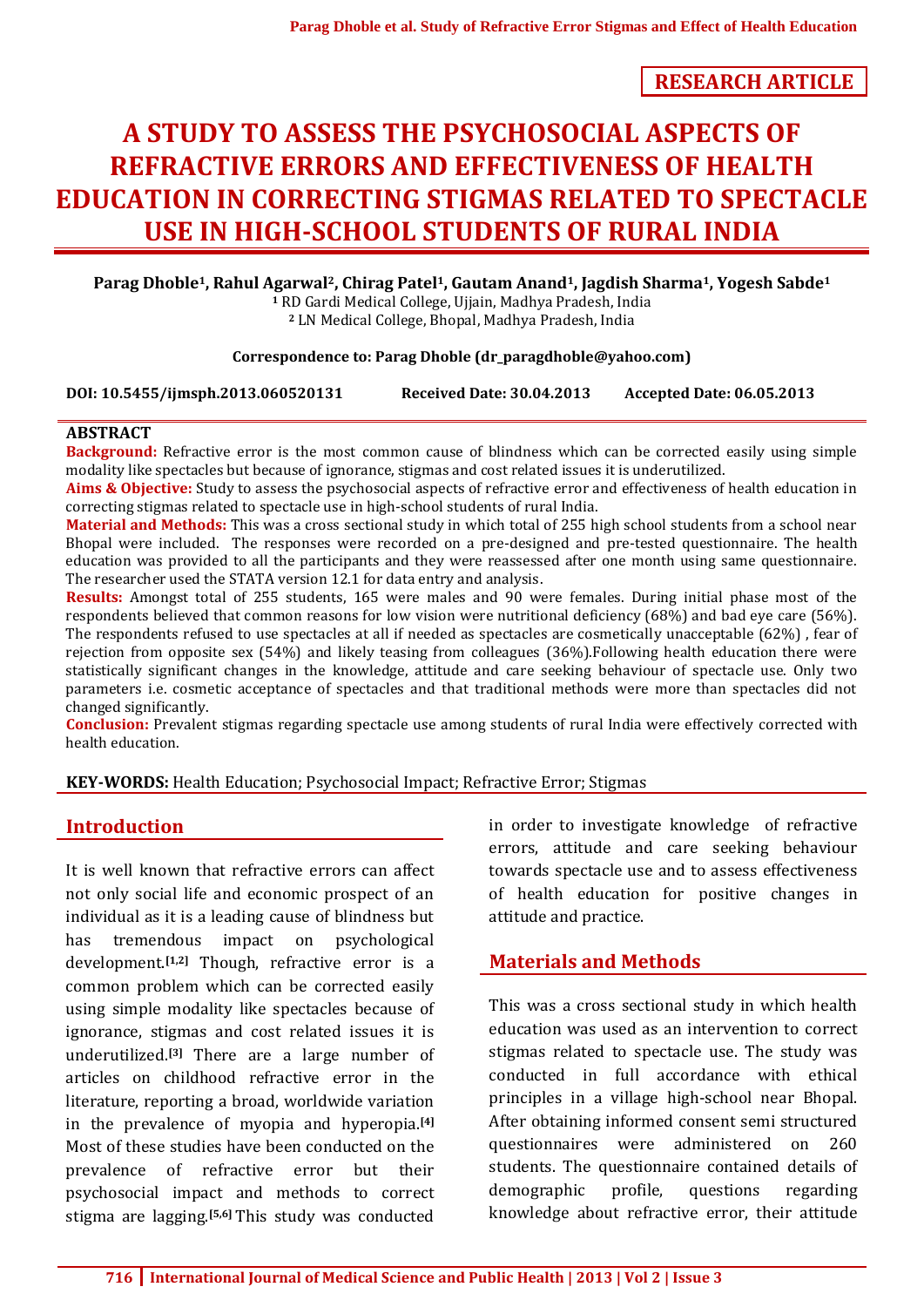towards people suffering from refractive error and practice of methods to correct it.

The students of class  $8<sup>th</sup>$ ,  $9<sup>th</sup>$  and  $10<sup>th</sup>$ , both male and female were included in the study. We did not encounter major refusal from subjects regarding participation in the study. Following initial assessment, the health education program was conducted by the ophthalmologist addressing knowledge and practice and by a psychiatrist to address the stigma related issues. One month later all the participants were reassessed using same proforma. The researcher utilized the STATA version 12.1 for data entry and analysis.

## **Results**

Two hundred and sixty questionnaires were distributed among students with the help of their teachers and research team. It was responded satisfactorily by 255 students, which included 165 males and 90 females. Five questionnaires were not returned by the respondents. Following evaluation, all the participants were asked to attend a session which was conducted by the team of ophthalmologist and psychiatrist. Out of 255 respondents about 32 participants were using some kind of visual aid mostly spectacles (n=30). During initial phase most of the respondents believed that most common reason for low vision was nutritional deficiency (68%) followed by bad eye care (56%), hereditary (47%) and trauma to eyes (18%). Significant number of participants believed that witchcraft (16%) and excessive reading (22%) can lead to low vision. Most of the participants were aware about spectacles (92%) as a modality to correct low vision. Very few knew about surgery (14%) and contact lenses (54%). According to respondents, other than low vision, spectacles could be used for treatment for headache (56%), to look intelligent (22%) and to hide deformity (16%). Total of 32% respondents felt that spectacles were cosmetically unacceptable and embarrassing in public; most of them were females (65%). Sixty percent respondents believed that one should not marry with a spectacle user. The respondents refused to use spectacles at all if needed because of likely teasing from colleagues (36%) as well as problem with handling of glasses (71%). Many refused to use spectacles because of fear of rejection from

opposite sex (65%), for fear of being labelled as blind (48%) and as it could lead to low self-esteem (58%). Respondents believed that long term use of spectacles can harm the eyes and even it can lead to blindness (34%).Other finding were that continued use of spectacle could increase the power of glasses (62%) and it might prevent normalization of eyes (68%). Traditional methods like yoga, ayurveda were more useful for correction of low vision according to 57% of participants.

**Table-1: Changes in the Practices and Knowledge of Spectacle Use Following Health Education**

| <b>Practices and Knowledge</b><br>of Spectacle | Pre-<br>intervention intervention<br>$(n=255)$<br>N(%) | Post-<br>$(n=242)$<br>N(%) | p<br>value   |
|------------------------------------------------|--------------------------------------------------------|----------------------------|--------------|
| Spectacles do general harm<br>to the eyes      | 163 (64)                                               | 77 (32)                    | ${}< 0.0001$ |
| Spectacles can lead to<br>blindness            | 87 (34)                                                | 32 (13)                    | ${}< 0.0001$ |
| Traditional methods are<br>more effective      | 145 (57)                                               | 119 (49)                   | 0.0740       |
| Continued use can increase<br>power of glasses | 158 (62)                                               | 102 (42)                   | ${}< 0.0001$ |
| Spectacles prevents<br>normalization of vision | 173 (68)                                               | 65 (27)                    | ${}< 0.0001$ |

**Table-2: Changes in Attitude and Care Seeking Behaviour towards Spectacle Usage**

| <b>Attitude and Care Seeking</b><br><b>Behaviour</b><br>towards Spectacle Usage | Pre-<br>$(n=255)$<br>N(%) | Post-<br>intervention intervention<br>$(n=242)$<br>N(%) | p<br>value   |
|---------------------------------------------------------------------------------|---------------------------|---------------------------------------------------------|--------------|
| Using spectacles can lead to<br>low self esteem                                 | 122 (48)                  | 77 (32)                                                 | 0.0003       |
| would hide it from opposite<br>sex because<br>of fear of rejection              | 138 (54)                  | 82 (34)                                                 | ${}< 0.0001$ |
| I won't use spectacles<br>because of teasing from<br>colleagues                 | 92 (36)                   | 53 (22)                                                 | 0.0006       |
| One should not marry with<br>spectacle user                                     | 82 (32)                   | 44 (18)                                                 | 0.0003       |



**Behaviour of Spectacle Use**

One month later same proforma were administered to initial participants which was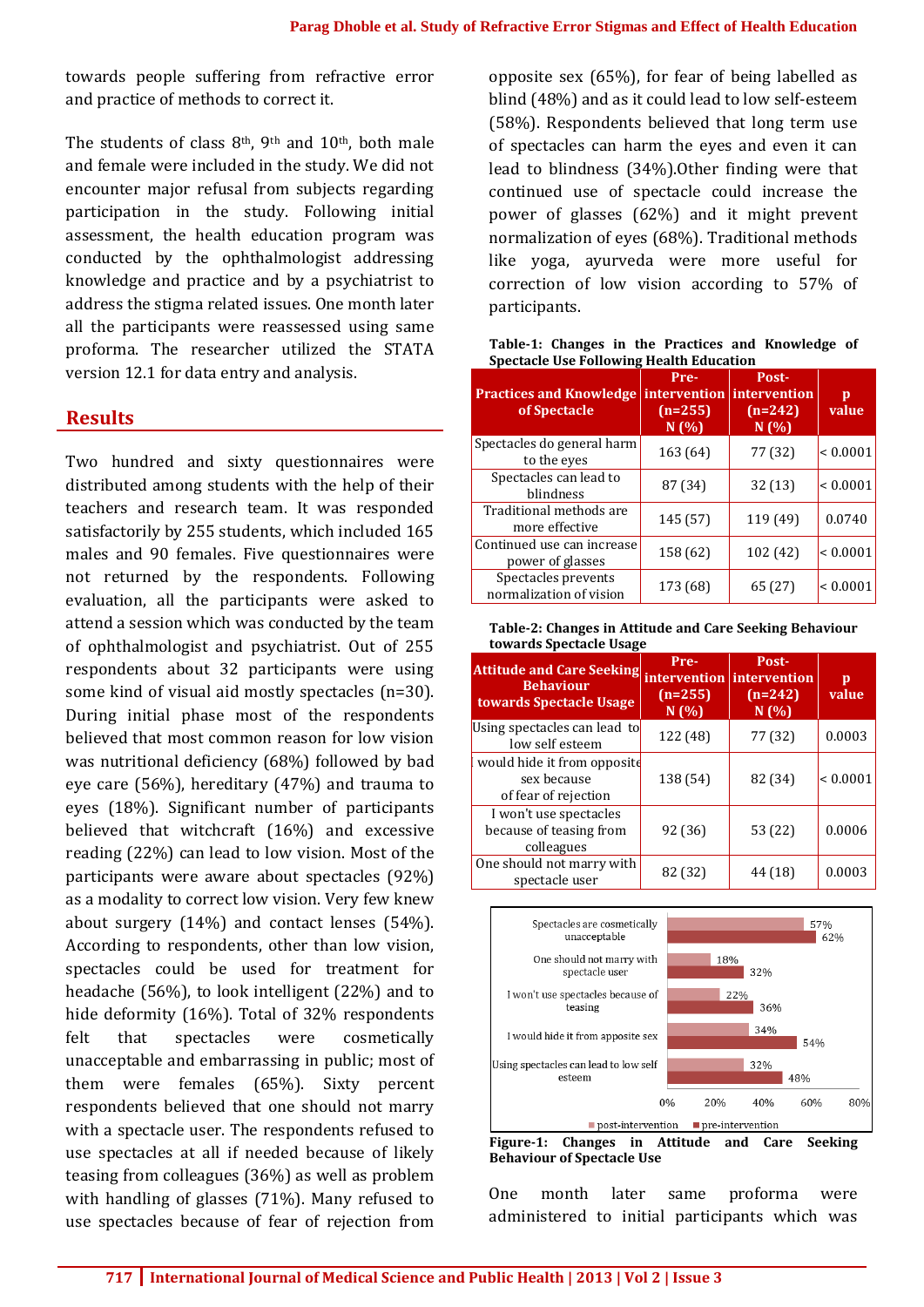responded satisfactorily by 242 participants. Total 13 participants were lost in follow up study because of repeated absence from the school.

Following health education there was a significant change in practices and knowledge of spectacle use which is shown in Table-1. Now only 32% respondents believed that spectacles can harm the eyes from previous 64%. There was a significant change in other misconceptions like continued use can increase power of glasses (42%), it can lead to blindness (13%) and spectacle prevents normalization of vision (27%) etc. But the change in the belief that traditional methods are more useful was not significant. (p=0.0740)

With health education, respondent's attitude and care seeking behaviour towards spectacle use had changed significantly as shown in Table-2 and bar figure-1. Now only 22% admitted that they won't use spectacles because of teasing from colleagues from previous 32%.But there was no significant change in cosmetic acceptance of spectacles  $(p=0.2563)$ .

## **Discussion**

Refractive errors are major cause of low vision which can be corrected easily using visual aids but because of poor knowledge and stigmas attached with it, large part of population is deprived of this need.**[3]** Prevalence of refractive error varies from study to study but in a major study conducted in south India, 13.8% had a refractive error of a spherical equivalent of 3.00 diopter or worse.**[7]** Spectacle are used mainly for correction of refractive error but other uses of spectacle could be eye protection from sun, dust, flames , water etc. to conceal defective eye, as a fashion and to look intelligent. In our study, most of the respondents were aware about spectacles as a method to correct low vision, other modalities like contact lenses (54%) and refractive surgeries (14%) were less known. Contrary to that, 57 % of respondent believed traditional methods like Yoga, Ayurveda etc. can be used to correct low vision. This could be due to rural background of the respondents where knowledge about modern and costly methods is unavailable. Respondent were aware that spectacles can be used for correction of low vision but significant numbers believed that it can be used to look intelligent, for treatment of headache etc.

Despite increasing knowledge about different modalities to correct visual impairment, spectacles remains well known and most practiced means, which was confirmed in our study. Recent studies have shown the use of contact lenses for refractive error correction to be higher and more common among the younger strata of the population.**[8-10]** But respondents in our study were less aware about contact lenses and surgeries most probably due to rural background.

Our study demonstrated well known fact about stigmas attached with spectacles uses. Among various obstacles in the use of spectacles for refractive error, important ones were the belief that continuous use of glasses would progressively increase severity of refractive error, spectacles use could harm the eyes and even lead to blindness, difficulty in doing manual work, and that it prevented normalization of eyes. Similar results were obtained in others, Indian and international studies. In south India study conducted by Sheetal Savor et al highlighted similar stigmas.**[11]** In study among secondary school students in Tanzania parental concern about the safety of spectacles use was evaluated.**[12]** The spectacle damaging the eye was a significant obstacle to spectacle use in the Nigerian study.**[6]** In a study which was conducted in Pakistan, 69 per cent of the people thought that using spectacles would cause their vision to deteriorate; they therefore tried to avoid it.**[13,14]** In studies on Chinese children, a common reason for not wearing spectacles was the belief that spectacles weakened the eyes.**[15]**

Health education is an effective tool that helps improve health in developing nations. It not only teaches prevention and basic health knowledge but also conditions ideas that re-shape everyday habits of people with unhealthy lifestyles in developing countries. This type of conditioning not only affects the immediate recipients of such education but also future generations will benefit from an improved and properly cultivated ideas about health that will eventually be ingrained with widely spread health education. Moreover,